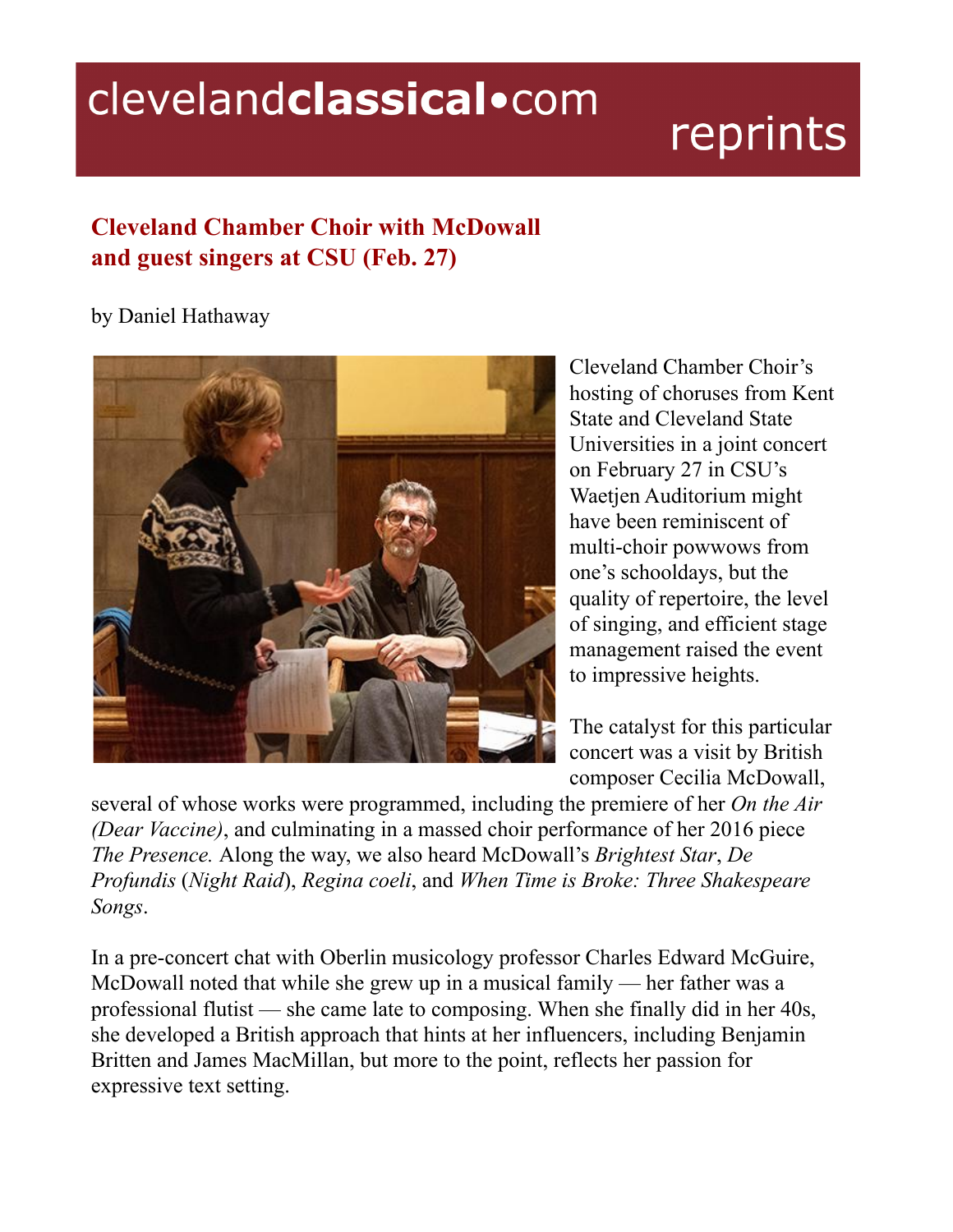As McDowall said in an [interview](https://clevelandclassical.com/cleveland-chamber-choir-hosts-composer-cecilia-mcdowall/) with this publication, "One of the first things for anybody who is setting words to music is to make sure they are *good* words." In all the pieces sung on Sunday's program, she demonstrated an unerring ability to choose great texts and set them to worthy music.

Texts by Seán Street and Baron Alexander Moncrieff Coutanche for *Brightest Star* and by Joseph Spence for *De Profundis* inspired McDowall to write heart-rending settings of war poetry that chillingly resonated with world events of the past week, and which inspired moving performances by the Kent Chorale and Cleveland Chamber Choir, respectively, both ensembles led by Scott MacPherson. They were joined in *De Profundis* by Mario Buchanan, who provided an understated but expressive organ part.

And *Three Shakespeare Songs* conjoined lines from *Antony and Cleopatra*, *Much Ado about Nothing, Sonnet VIII, Richard II, Romeo and Juliet*, and *Hamlet* into new-made poems that inspired McDowall to write evocative music and Cleveland Chamber Choir to put them across in a fresh way.

The featured premiere, McDowall's *On the Air (Dear Vaccine)*, sung by the Chamber Choir on Sunday, sets a text edited by Seán Street originating from the Poetry Centers of Kent State and the University of Arizona that envisions the end of COVID-19. Although a bit premature — its final lines read, "We are the choir — unmasked, unveiled, unmuted. Breathe air, and sing!" — the sentiment is a welcome one, and the Chamber Choir, though still masked on Sunday, expressed it ardently.

The afternoon was distinguished by fine singing all around, including the Kent Chorale's ebullient performance of Feodosy Rubtsov's *Véñiki,* CSU Chorale's expert rendering of Stephen Chapman's *Clocks* and McDowall's *Regina caeli,* both led by Brian Bailey, and the Chamber Choir's flawless singing of Britten's *Hymn to St. Cecilia*.

That was not the only punning tribute to McDowall, for the program opened with Mack Wilberg's tuneful *Cantus in Harmonia,* addressed to the patron saint of music, sung by the massed voices, and decorated with percussion and a two-piano part played by Mario Buchanan and Corey Fowler.

The concert ended with another massed choir piece: McDowall's *The Presence,* a polytonal, double-choir work in the spirit of Charles Ives' *Psalm 67.* At two hours, this was a long concert. But after all, it's been two years since choral music was designated a dangerous indoor activity and voices have been silenced. Singers were